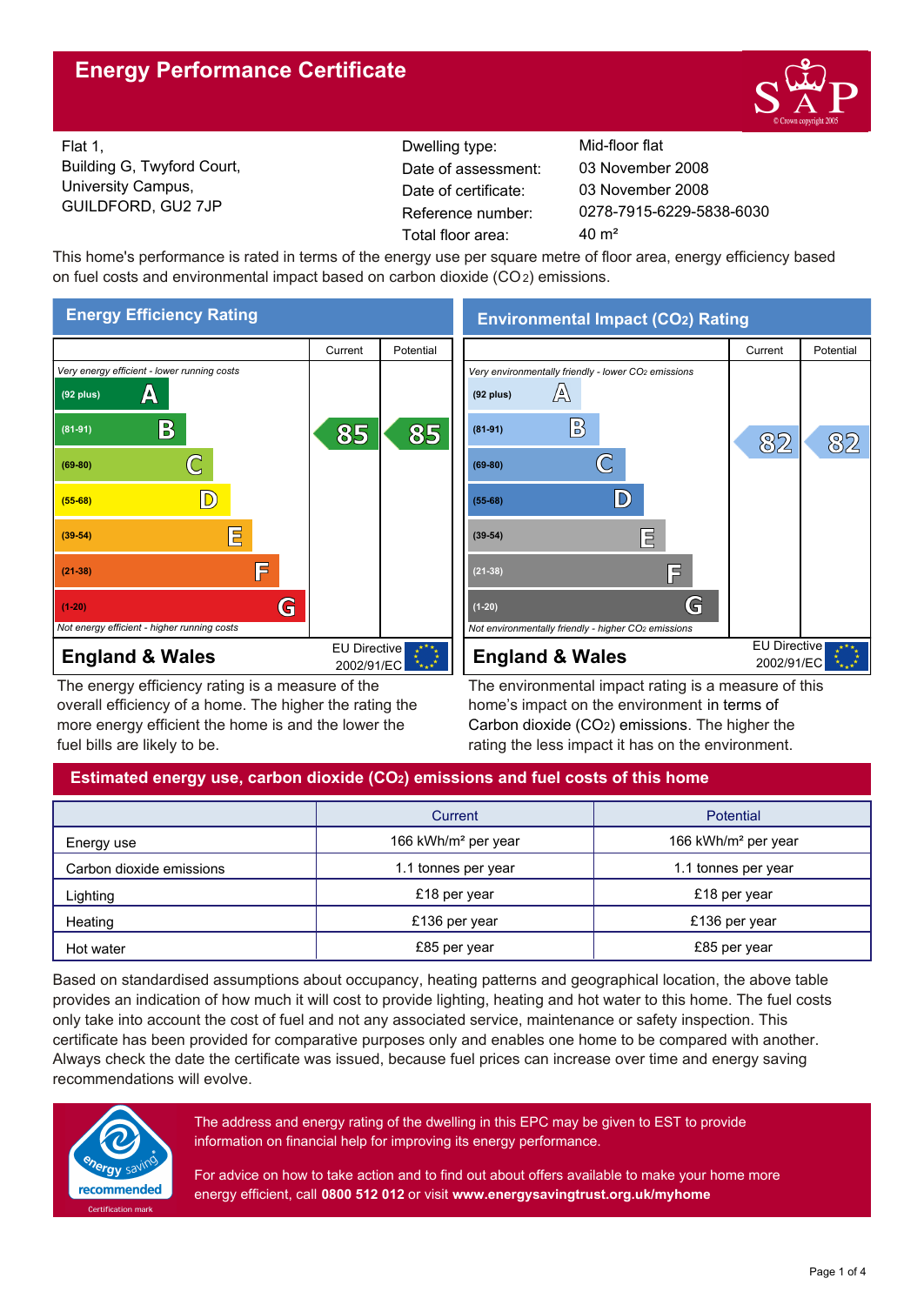## **About this document**

The Energy Performance Certificate for this dwelling was produced following an energy assessment undertaken by a qualified assessor, accredited by Elmhurst Energy Systems, to a scheme authorised by the Government. This certificate was produced using the RdSAP 2005 assessment methodology and has been produced under the Energy Performance of Buildings (Certificates and Inspections) (England and Wales) Regulations 2007 as amended. A copy of the certificate has been lodged on a national register.

| Assessor's accreditation number: | EES/002004                                     |
|----------------------------------|------------------------------------------------|
| Assessor's name:                 | Gary John Ryan                                 |
| Company name/trading name:       | <b>Energy Assess UK Limited</b>                |
| Address:                         | 5 Bryanstone Close, Guildford, Surrey, GU2 9UJ |
| Phone number:                    | 07894 801 963                                  |
| Fax number:                      | 01483 829557                                   |
| E-mail address:                  | gary@energyassessuk.com                        |
| Related party disclosure:        |                                                |

### **If you have a complaint or wish to confirm that the certificate is genuine**

Details of the assessor and the relevant accreditation scheme are as above. You can get contact details of the accreditation scheme from their website at www.elmhurstenergy.co.uk together with details of their procedures for confirming authenticity of a certificate and for making a complaint.

## **About the building's performance ratings**

The ratings on the certificate provide a measure of the building's overall energy efficiency and its environmental impact, calculated in accordance with a national methodology that takes into account factors such as insulation, heating and hot water systems, ventilation and fuels used. The average Energy Efficiency Rating for a dwelling in England and Wales is band E (rating 46).

Not all buildings are used in the same way, so energy ratings use 'standard occupancy' assumptions which may be different from the specific way you use your home. Different methods of calculation are used for homes and for other buildings. Details can be found at www.communities.gov.uk/epbd.

Buildings that are more energy efficient use less energy, save money and help protect the environment. A building with a rating of 100 would cost almost nothing to heat and light and would cause almost no carbon emissions. The potential ratings on the certificate describe how close this building could get to 100 if all the cost effective recommended improvements were implemented.

## **About the impact of buildings on the environment**

One of the biggest contributors to global warming is carbon dioxide. The way we use energy in buildings causes emissions of carbon. The energy we use for heating, lighting and power in homes produces over a quarter of the UK's carbon dioxide emissions and other buildings produce a further one-sixth.

The average household causes about 6 tonnes of carbon dioxide every year. Adopting the recommendations in this report can reduce emissions and protect the environment. You could reduce emissions even more by switching to renewable energy sources. In addition there are many simple everyday measures that will save money, improve comfort and reduce the impact on the environment. Some examples are given at the end of this report.

#### **Visit the Government's website at www.communities.gov.uk/epbd to:**

- Find how to confirm the authenticity of an energy performance certificate
- Find how to make a complaint about a certificate or the assessor who produced it •
- Learn more about the national register where this certificate has been lodged •
- Learn more about energy efficiency and reducing energy consumption •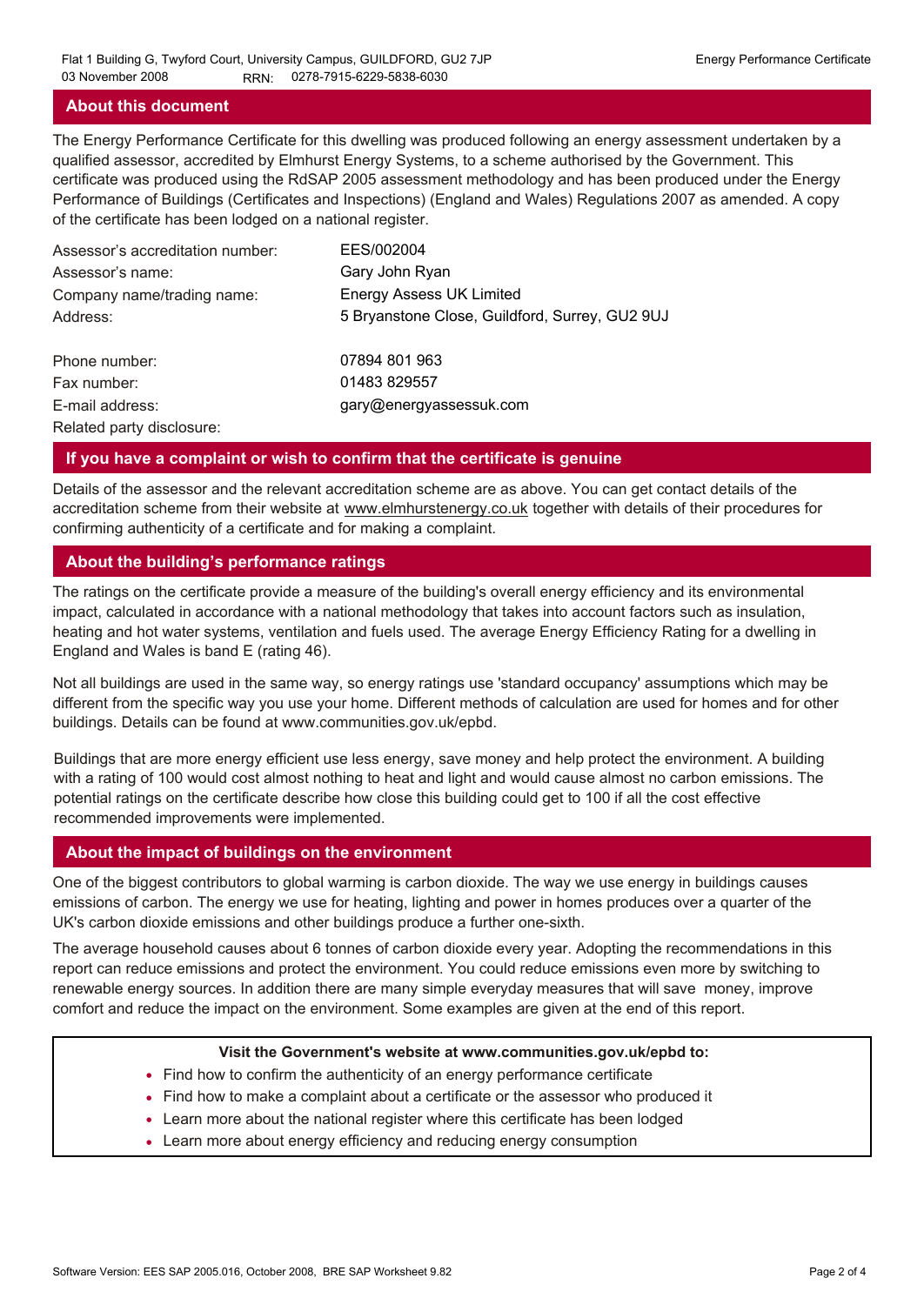# Recommended measures to improve this home's energy performance

Flat 1, Building G, Twyford Court, University Campus, GUILDFORD, GU2 7JP

Date of certificate:

Reference number: 0278-7915-6229-5838-6030 03 November 2008

## **Summary of this home's energy performance related features**

The following is an assessment of the key individual elements that have an impact on this home's performance rating. Each element is assessed against the following scale: Very poor / Poor / Average / Good / Very good.

| Elements<br>Description                   |                                                                    | Current performance      |               |
|-------------------------------------------|--------------------------------------------------------------------|--------------------------|---------------|
|                                           |                                                                    | <b>Energy Efficiency</b> | Environmental |
| Walls                                     | Cavity wall, as built, insulated (assumed)                         | Good                     | Good          |
| Roof                                      | (another dwelling above)                                           |                          |               |
| Floor                                     | (other premises below)                                             |                          |               |
| <b>Windows</b>                            | Fully double glazed                                                | Average                  | Average       |
| Main heating                              | Community scheme                                                   | Good                     | Good          |
| Main heating controls                     | Flat rate charging, no thermostatic control of room<br>temperature | Very poor                | Very poor     |
| Secondary heating                         | None                                                               |                          |               |
| Hot water                                 | From main system                                                   | Very good                | Very good     |
| Lighting                                  | Low energy lighting in all fixed outlets                           | Very good                | Very good     |
| Current energy efficiency rating          |                                                                    | <b>B</b> 85              |               |
| Current environmental impact (CO2) rating |                                                                    |                          | <b>B</b> 82   |

## **Low and zero carbon energy sources**

None

## **Recommendations**

None

## **Further measures to achieve even higher standards**

None